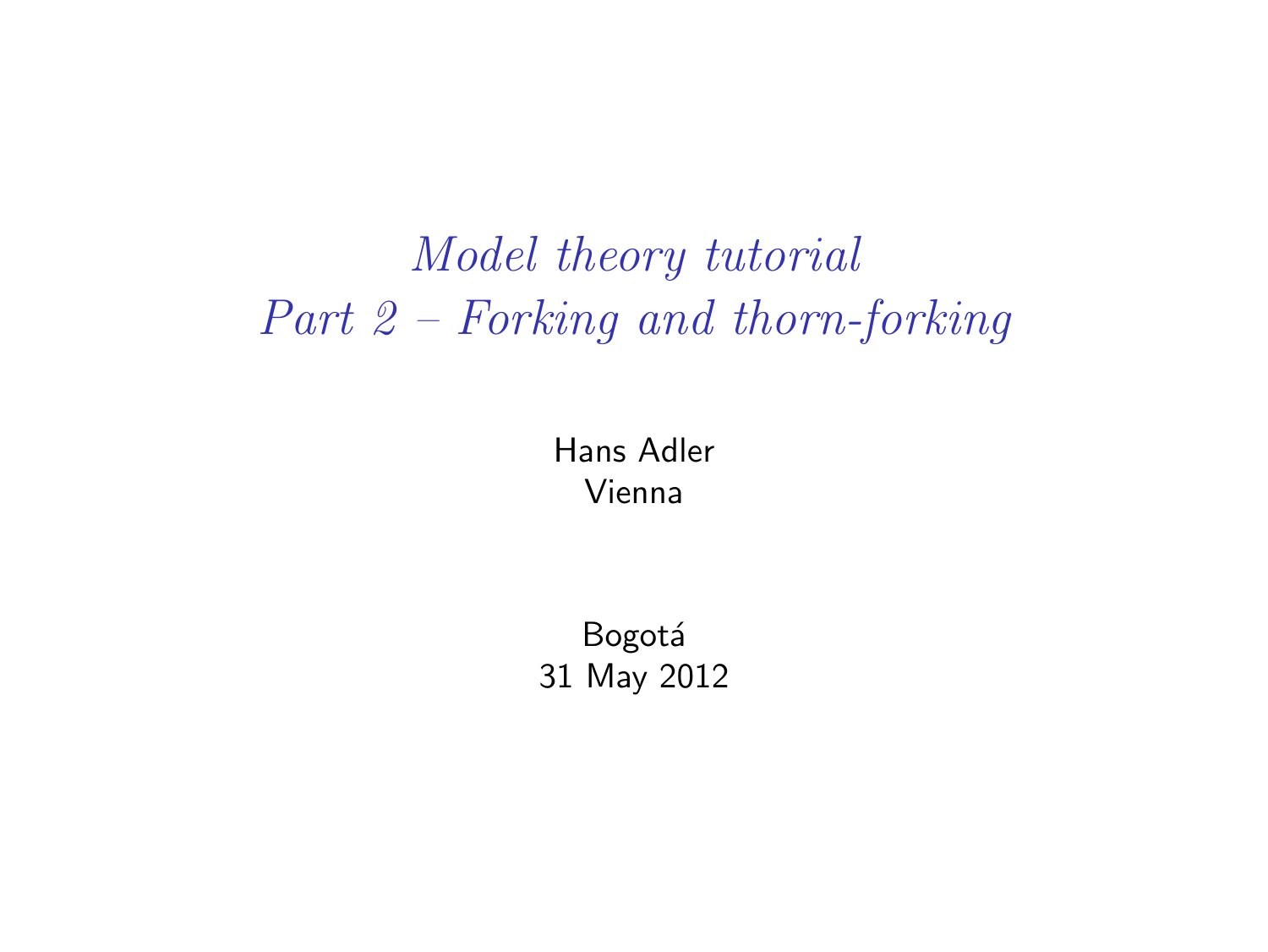## *Overview*

| 1. Morley's Theorem              | (Wednesday) |
|----------------------------------|-------------|
| 2. Forking and thorn-forking     | (Thursday)  |
| $3.$ Dependent theories I        | (Friday)    |
| $\angle$ . Dependent theories II | (Saturday)  |

Recall the goals of this tutorial: Motivation, general idea of how things work. For filling in the proofs see literature recommendations at the end of the talk.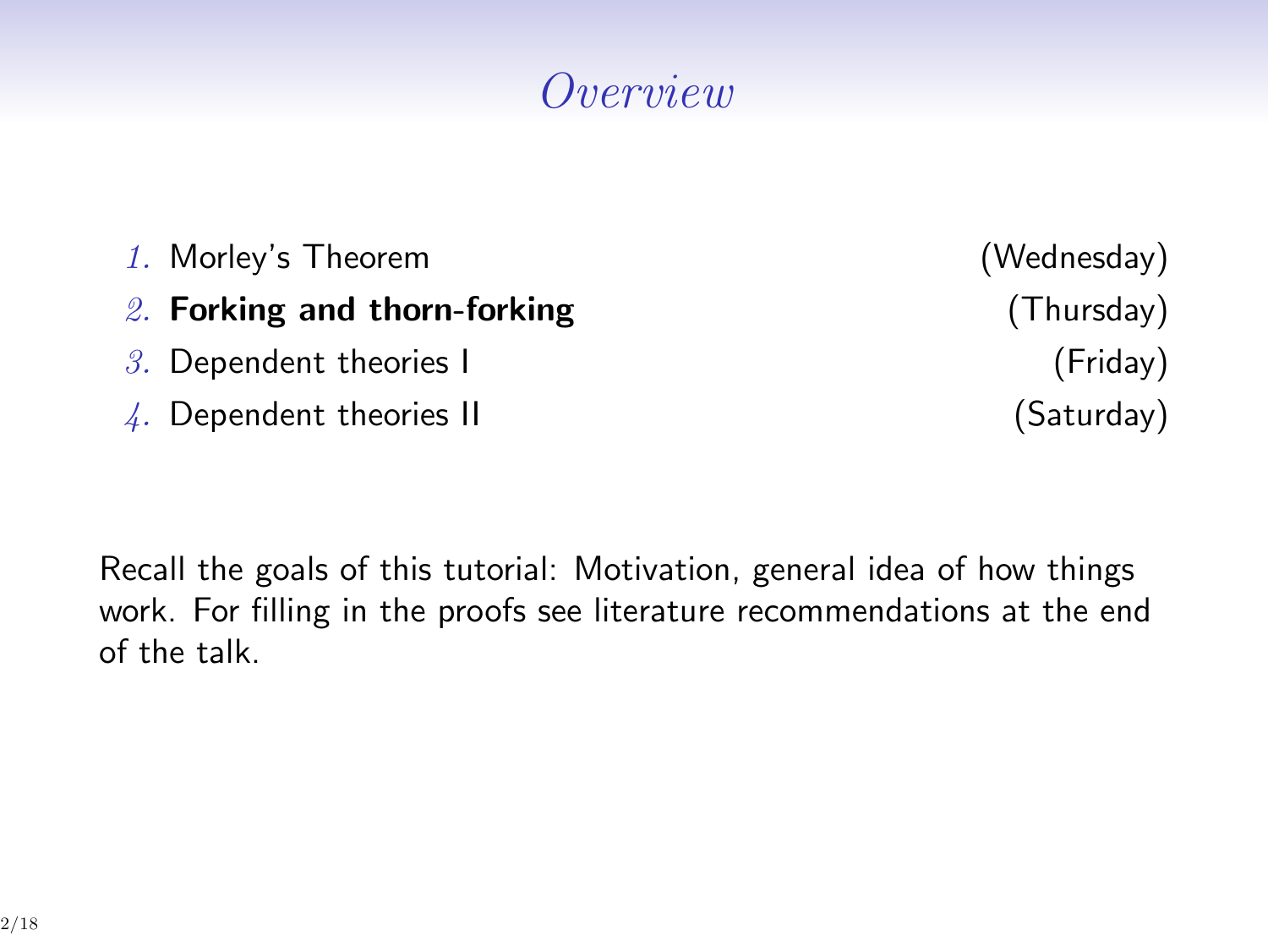## *Morley sequences*

Recall the key step in the proof of Morley's theorem: Every model is determined by a basis  $(b_i)_{i \leq \lambda}$  of its strongly minimal set (a matroid). Every such basis has the following properties, which we will take as starting points today:

- $(b_i)_{i \leq \lambda}$  is an indiscernible sequence.
- $(b_i)_{i \leq \lambda}$  is an independent sequence.

Indiscernibility makes sense in any theory, but the notion of an independent sequence so far only makes sense when we have a matroid. Adapting it to more general contexts is hard.

Once we have done this, we will refer to a sequence that is simultaneously indiscernible and independent as a Morley sequence.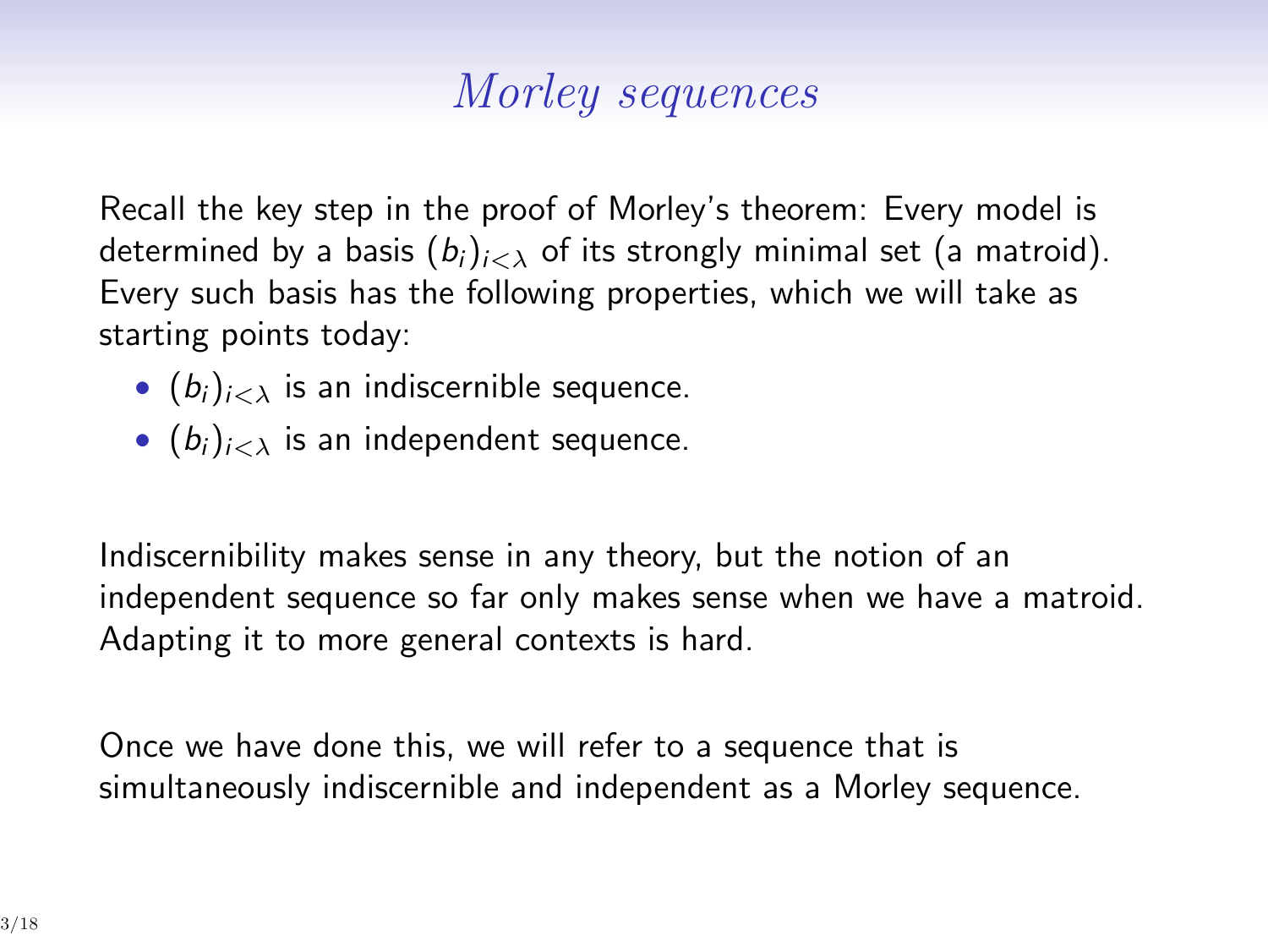#### *Independence relation of a matroid*

Given any matroid  $(M, cl)$  and any set  $C \subset M$ , a quotient  $(M, cl)/C$ can be defined as  $(M, cl_C)$ , where  $cl_C(X) = cl(C \cup X)$ . We speak of independence / generating / basis *over C*.

Now we can define what it means for two arbitrary sets *A* and *B* to be independent *from each other* over a third set: *A*  $\downarrow$  *<sub>C</sub> B* if every subset *A*′ ⊆ *A* which is independent over *C* is also independent over *BC*. (*BC* is an abbreviation for  $B \cup C$ .) On the next slide we will collect some properties of the relation *^|* .

From this we can recover the independence notion of the matroid:  $A$  is independent  $\iff a \bigcup_{\emptyset} (A \setminus \{a\})$  for all  $a \in A$ .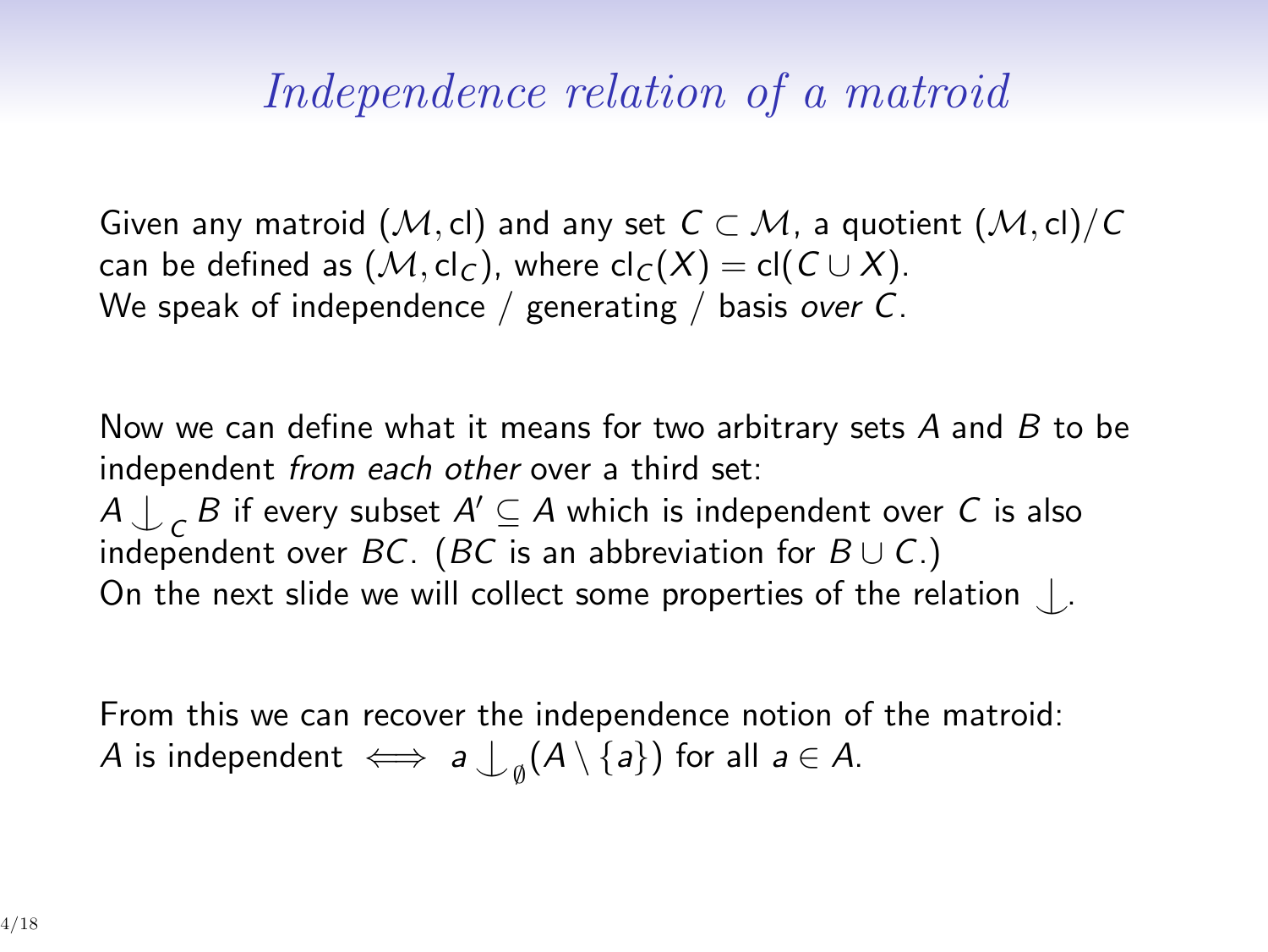*Properties of ternary independence in a matroid*

**(symmetry)**  $A \bigcup c B \iff B \bigcup c A$ . **(monotonicity)** If  $A \bigcup C$  B,  $A' \subseteq A$  and  $B' \subseteq B$ , then  $A' \bigcup C B'$ . **(base monotonicity)**  $\mathsf{Suppose}\ D\subseteq\mathsf{C}\subseteq\mathsf{B}.$  If  $\mathsf{A}\bigcup_{D}\mathsf{B},$  then  $\mathsf{A}\bigcup_{\mathsf{C}}\mathsf{B}.$ **(transitivity)**  $\mathsf{Suppose}\ D \subseteq \mathsf{C} \subseteq \mathsf{B}.$  If  $\mathsf{B} \bigcup_{\mathsf{C}} \mathsf{A}$  and  $\mathsf{C} \bigcup_{\mathsf{D}} \mathsf{A}.$  then  $\mathsf{B} \bigcup_{\mathsf{D}} \mathsf{A}.$ **(normality)**  $A \bigcup c$  *B* implies  $AC \bigcup c$  *B*. **(finite character)** If  $A_0 \bigcup_C B$  for all finite  $A_0 \subseteq A$ , then  $A \bigcup_C B$ . **(local character)**

For every *A* there is a cardinal *κ*(*A*) such that for any set *B* there is a subset  $C \subseteq B$  of cardinality  $|C| < \kappa(A)$  such that  $A \downarrow_C B$ .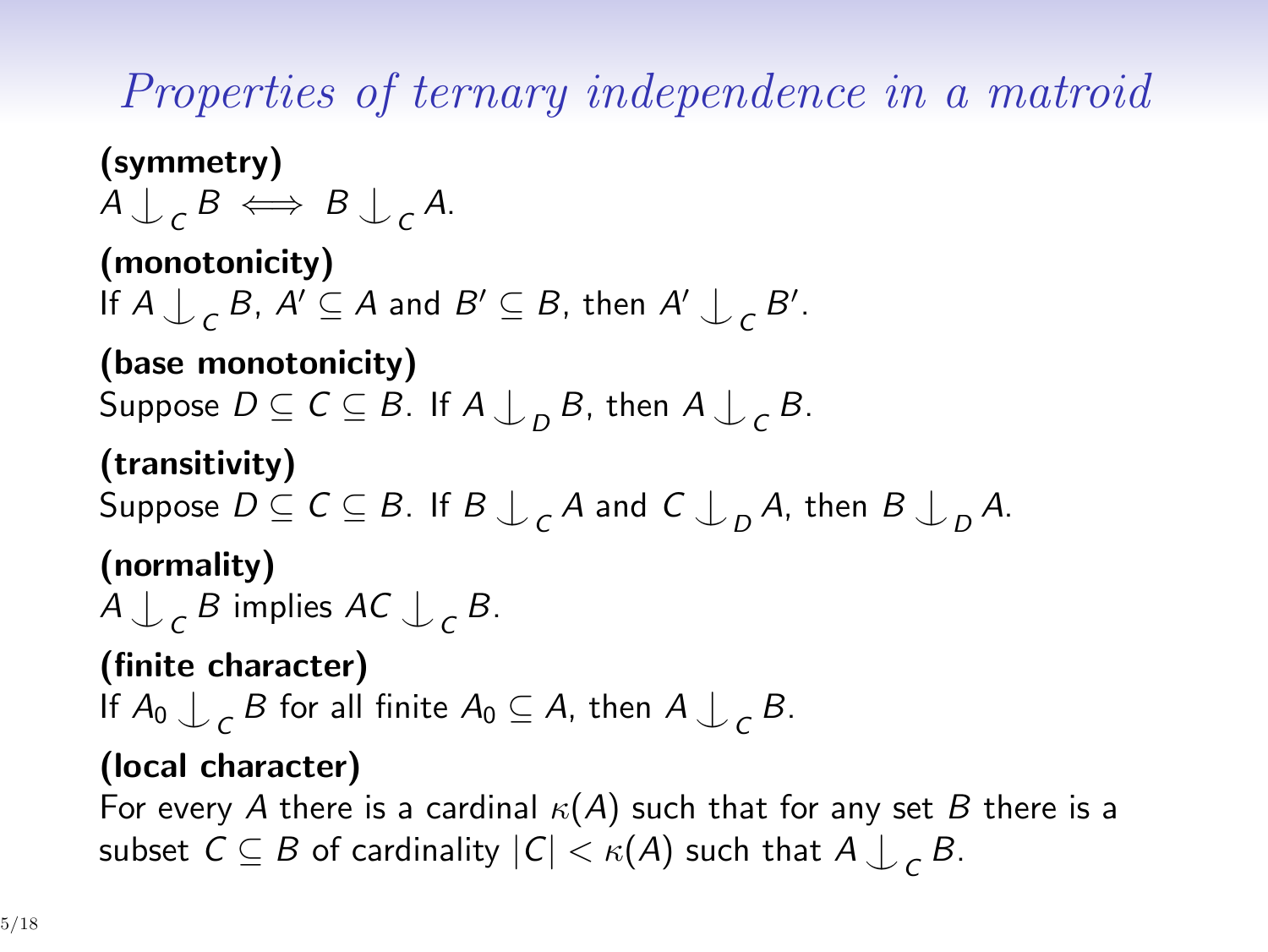### *Free pseudoplane*

The free pseudoplane is a forest consisting of trees that branch infinitely in every node. It has the following nice independence relation:

 $A \bigcup_{\mathcal{C}} B \iff$  every path from  $A$  to  $B$  meets acl  $C$ .

In the free pseudoplane, acl *C* is just the convex hull of *C*.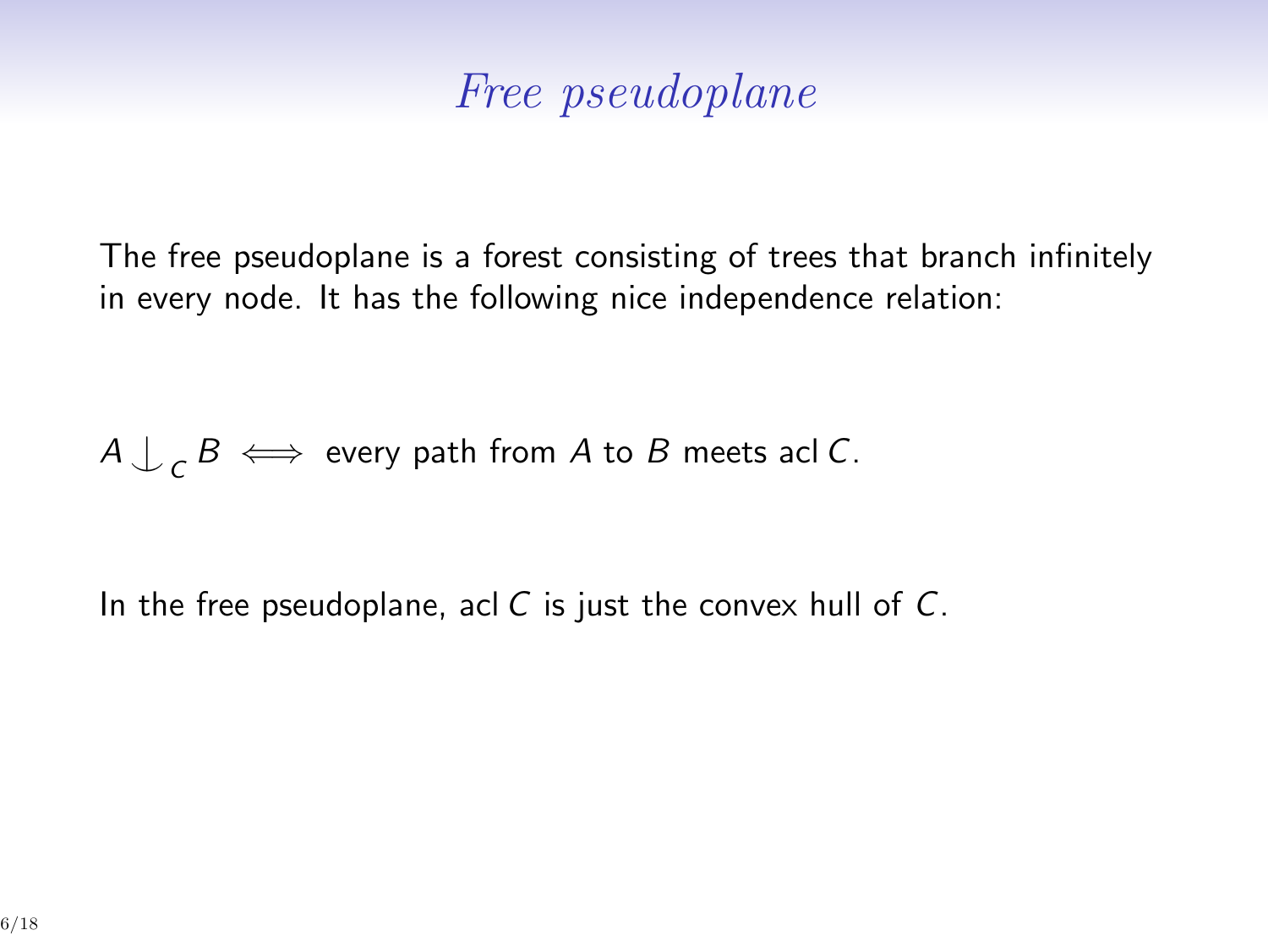## *Independence relations in model theory*

In the matroid of a strongly minimal set we also have the following two properties, which must be read in a monster model of the theory:

**(extension)** If  $A \bigcup c$  *B* and  $\hat{B} \supseteq B$ , then there is  $A' \equiv_{BC} A$  such that  $A' \bigcup_{C} \hat{B}$ .

**(full existence)** For any *A*, *B* and *C* there is  $A' \equiv_C A$  such that  $A' \downarrow_C B$ 

*Independence relation*: Any relation with these properties.

The axioms are not independent. For example, full existence follows from local character and extension. More surprisingly, symmetry can also be proved from the other axioms. The proof illustrates the use of Morley sequences.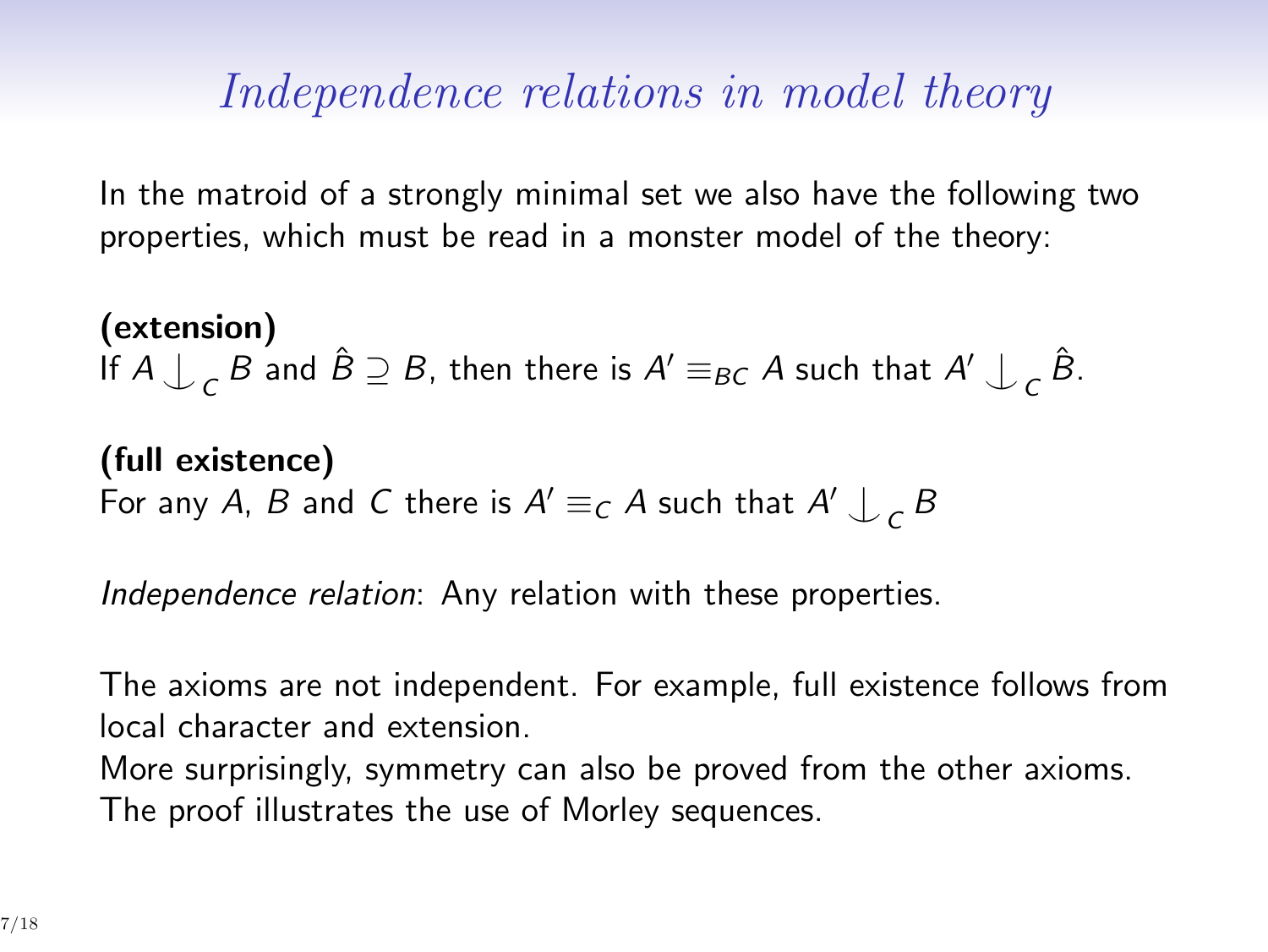# *Stability*

*Stable theory*: no infinite set of tuples can be linearly ordered by a formula.

For example, totally transcendental theories, all theories of modules, and the free pseudoplane are all stable.

The dense linear order, the random graph, the reals and Peano arithmetic are all examples of theories that are not stable.

Stable theories are precisely the theories admitting an independence relation with stationarity: Given a model  $M$  and two tuples  $\bar{a}$  and  $b$ ,  $\frac{\text{tp}(\overline{a}\overline{b}/M)}{\text{is determined by } \text{tp}(\overline{a}/M)}$  and  $\frac{\text{tp}(\overline{b}/M)}{\text{if we also know that}}$  $\overline{a}$   $\overline{\smash{\bigcup_{M}}}\,\overline{b}$ .

Moreover, there can only be one independence relation with stationarity, and we can get it either as forking independence or as thorn-forking independence.

Although forking is the earlier notion and seems more useful in unstable theories, we will start with thorn-forking, which is easier to grasp.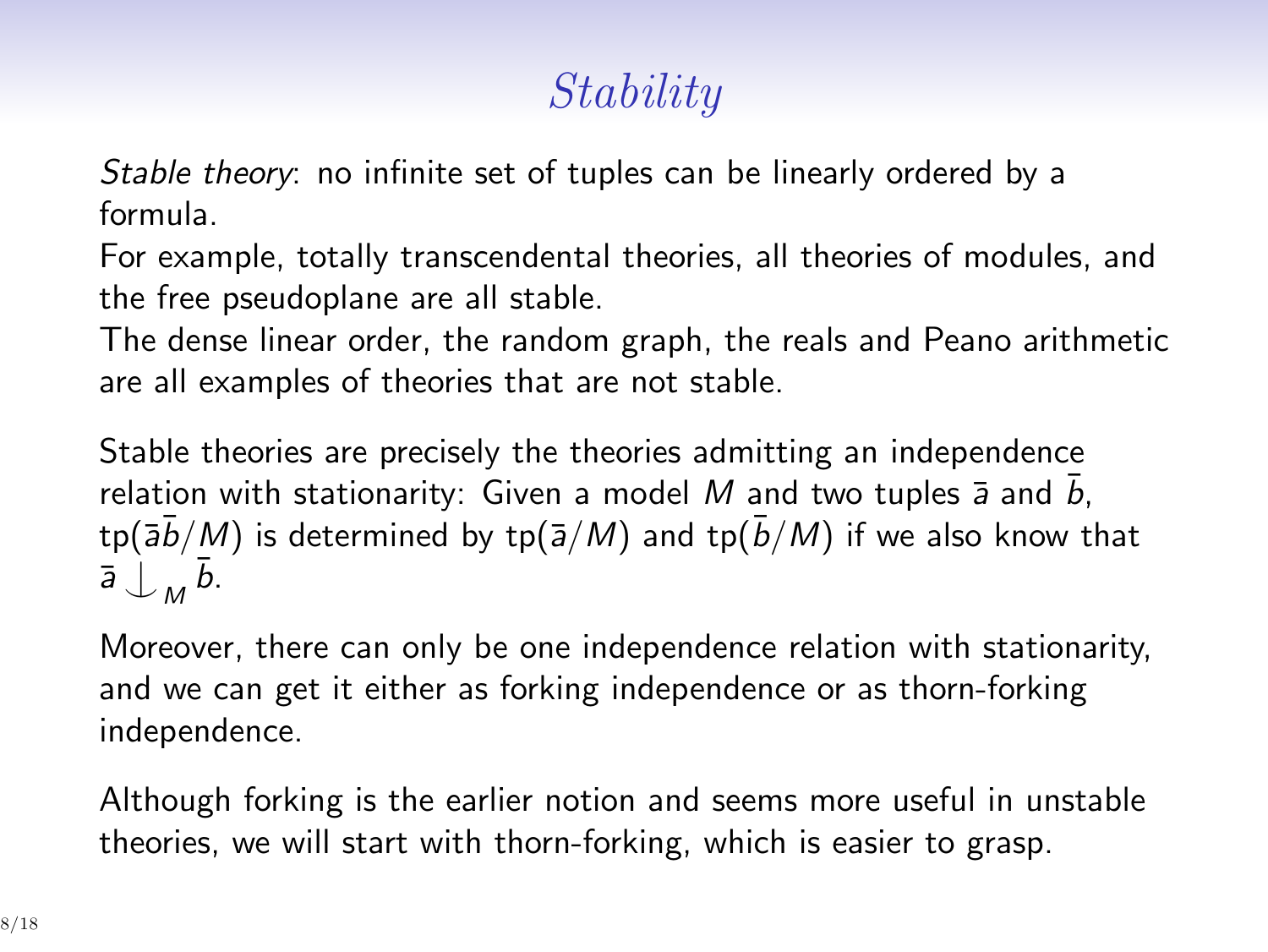#### *Modular case*

The simplest candidate for an independence relation is the following relation:

$$
A \bigcup_{C}^{B} B \iff \text{acl}(AC) \cap \text{acl}(BC) = \text{acl}(C).
$$

This relation always satisfies all axioms except possibly base monotonicity. The only axiom that is not trivial to prove is full existence. (Extension then follows together with transitivity.)

*^|* a satisfies base monotonicity (and is an independence relation) if and only if the lattice of algebraically closed sets in the monster model is modular.

This is the case in vector spaces (even modules), but not in fields.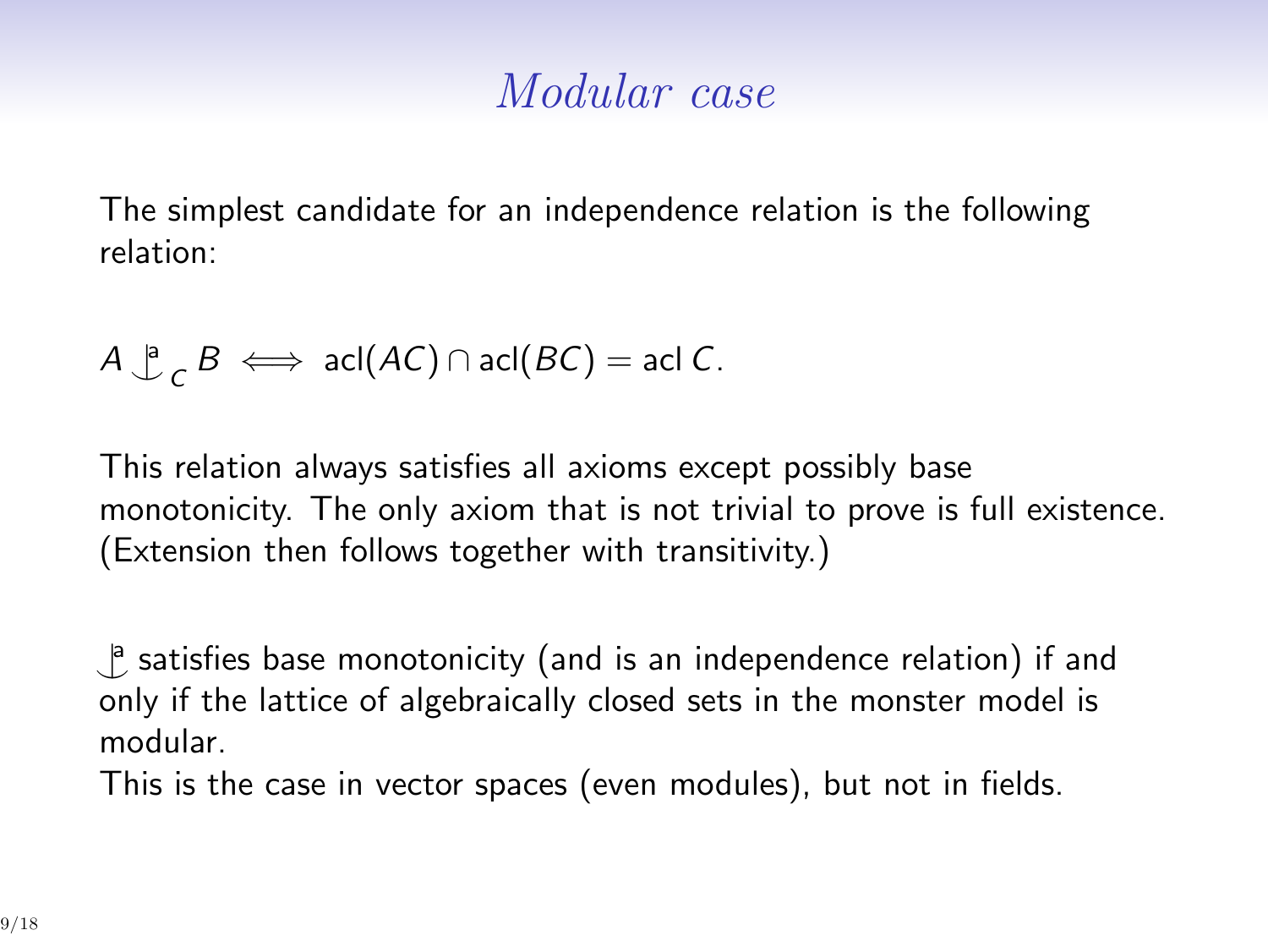### *Digression – von Neumann's continuous lattices*

**<sup>8</sup>** is a purely lattice theoretical notion. In a sense, it was used in what one would expect to be a very different context half a century before it arose in model theory.

In the 1930s, John von Neumann examined a certain type of Hilbert spaces because of their significance for quantum theory. He was particularly interested in the lattices of subspaces of these Hilbert spaces. He referred to lattices which share certain important properties with these lattices as continuous lattices. In particular, continuous lattices are modular and admit a relation (perspectivity) that is somewhat analogous to having the same type.

He proved a very deep theorem about continuous lattices: Every continous lattice which has sufficiently high 'dimension' to contain what model theorists call the group configuration, is isomorphic to the lattice of ideals of a ring with pseudoinverses (a von Neumann regular ring).

Ehud Hrushovski much later independently invented a very similar construction in model theory. The respective proofs are based on the same results of classical finite geometry, and are largely parallel.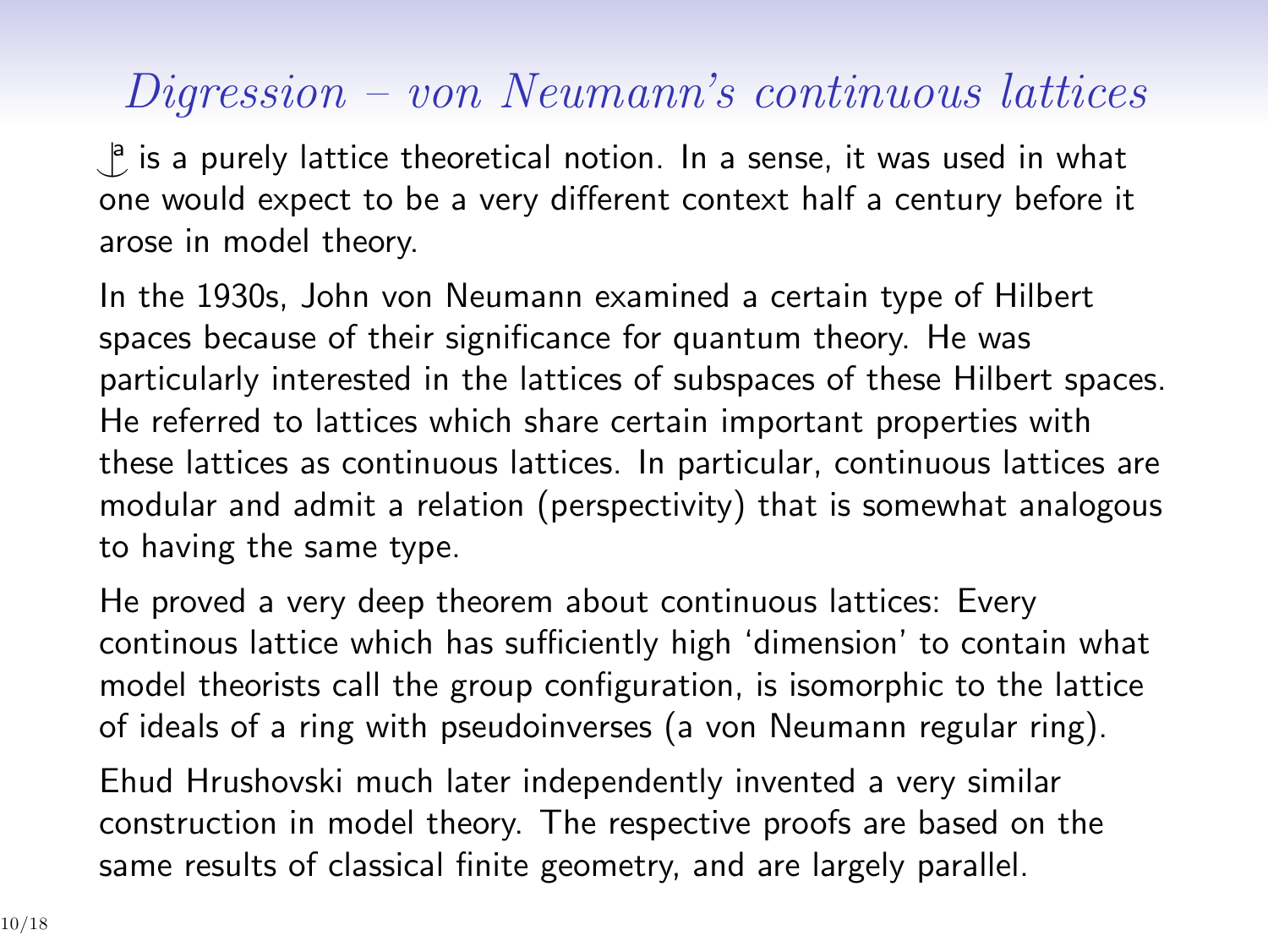### *Semimodularity*

John von Neumann's theorem was totally unexpected. Lattice theory had been considered a framework for expressing trivial mathematical facts rather than a deep field of mathematics.

Now the field suddenly attracted excellent researchers such as Birkhoff, Mac Lane and Wilcox, who tried to extend von Neumann's results beyond the modular case. They came up with several versions of 'semimodularity', which are all equivalent for atomic lattices but different in general.

*M-symmetry* (due to Wilcox) is what we need here.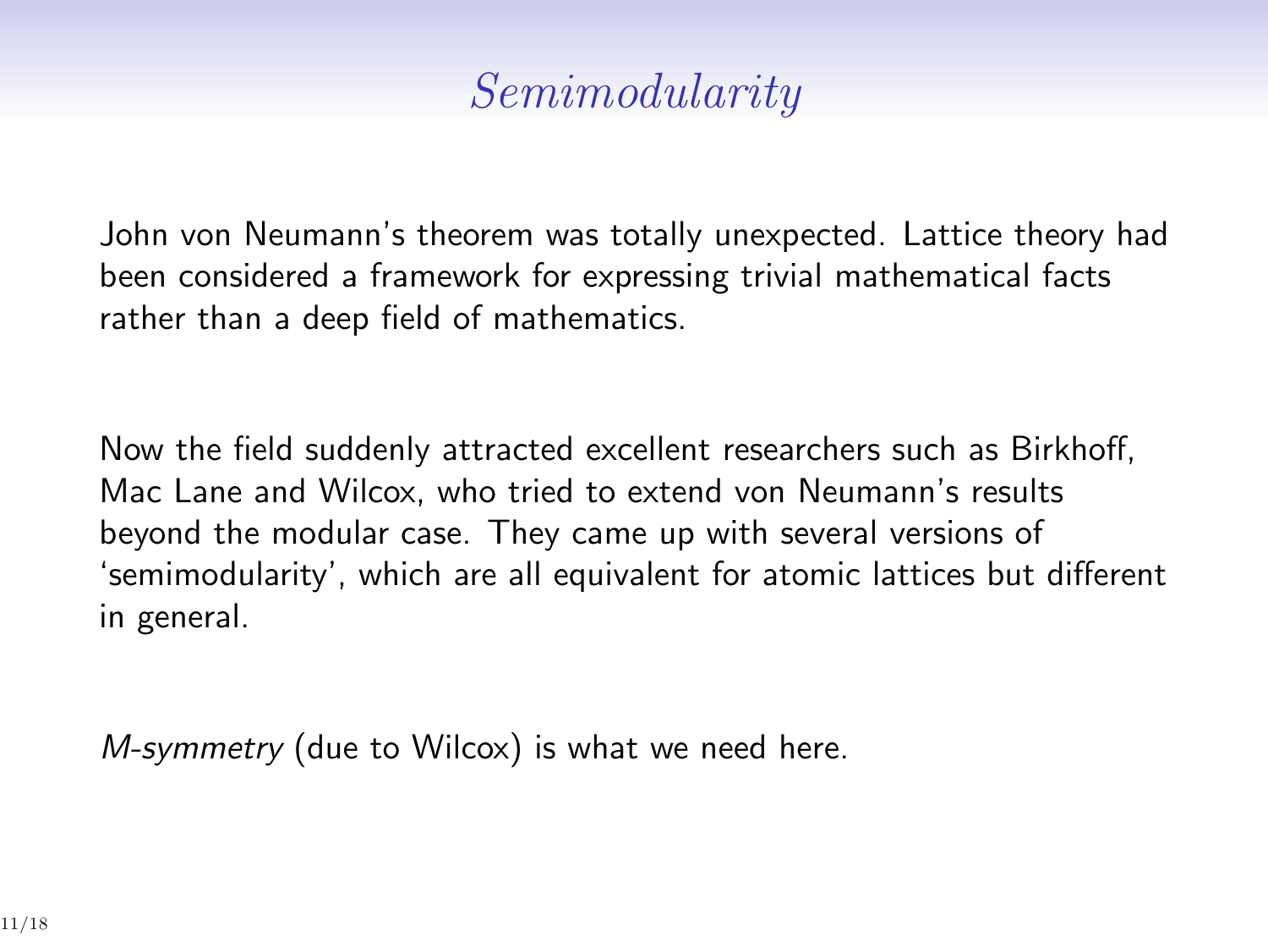#### *Independence in an M-symmetric lattice*

If base monotonicity does not hold, let's enforce it: *A ^|* M  $\mathcal{C}$  *B*  $\iff$  for all  $B' \subseteq B$ :  $A \bigcup_{i=1}^{n} B_i$ . (If base monotonicity does hold, then  $\bigcup^M = \bigcup^a$ .)

In lattice theoretical terms: *A ^|* M  $\sigma$ <sup>*B*</sup>  $\iff$  *A*  $\downarrow$ <sup>*P*</sup>  $\sigma$  *B* and (acl(*AC*), acl(*BC*)) is a modular pair.

Surprisingly, the axioms for independence relations are so robust, that most of them do not break under this operation: They hold for *^|* M because they hold for <u> $^a$ </u>.

But some axioms, such as symmetry or existence, can break in general. M-symmetry just says that  $\bigcup^M$  satisfies symmetry. Although not trivial, it then follows that *^|* <sup>M</sup> also satisfies existence and is in fact an independence relation.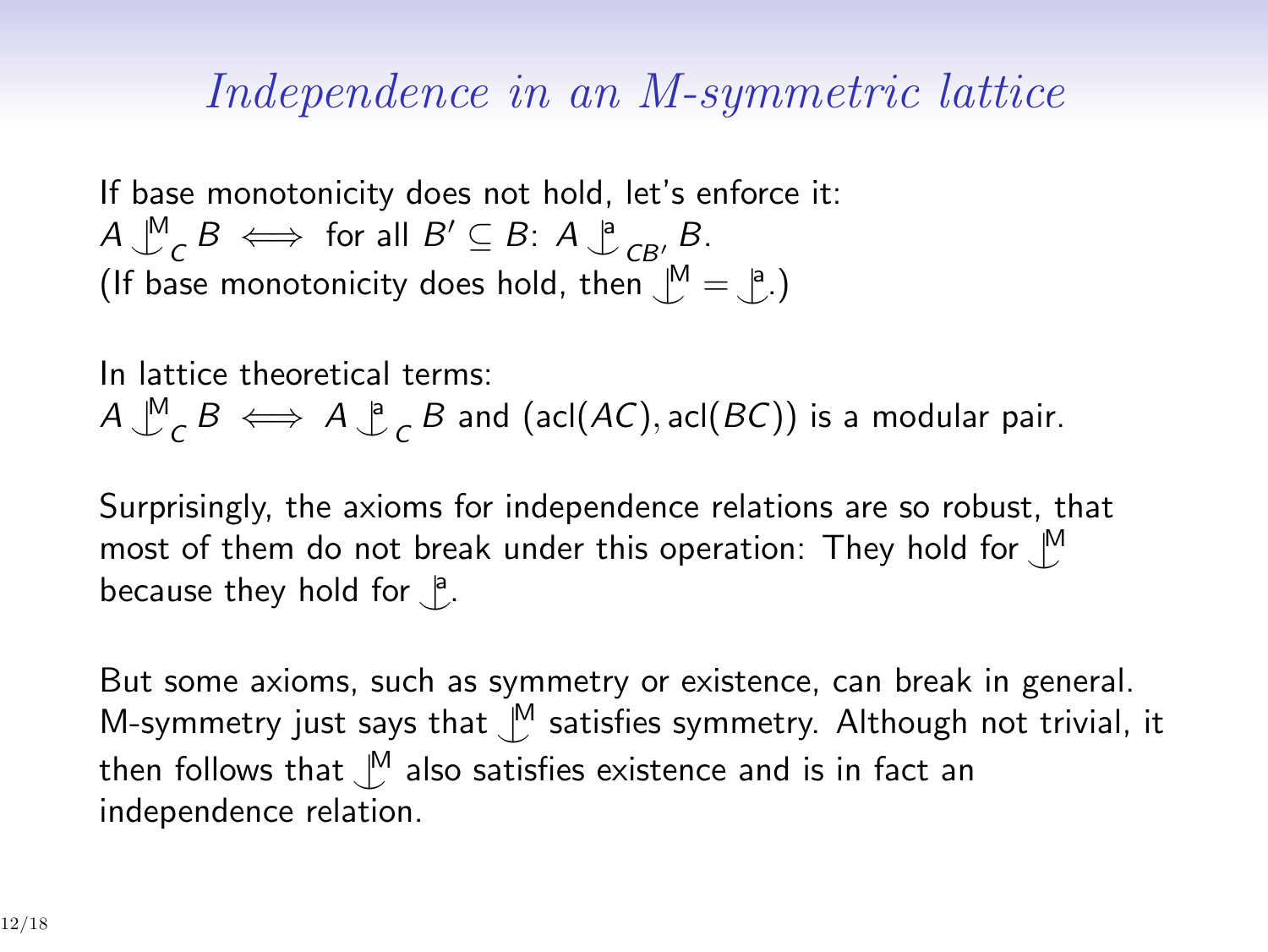## *Examples*

It turns out that in the case of a strongly minimal set, *^|* <sup>M</sup> is precisely the independence relation that we defined earlier based on the matroid. In particular, the lattice of algebraically closed sets for an algebraically closed field is M-symmetric.

But sometimes a meaningful independence relation exists even in the absence of M-symmetry.

Recall the free pseudoplane with its independence relation:

 $A \bigcup_{\mathcal{C}} B \iff$  every path from  $A$  to  $B$  meets acl  $C$ .

*^|* <sup>M</sup> does not satisfy the extension axiom in this case: If *a* and *b* are neighbours, then *a ^|* <sup>M</sup> *b* but there is no neighbour *c* of *b* such that  $a \bigcup^M bc$ .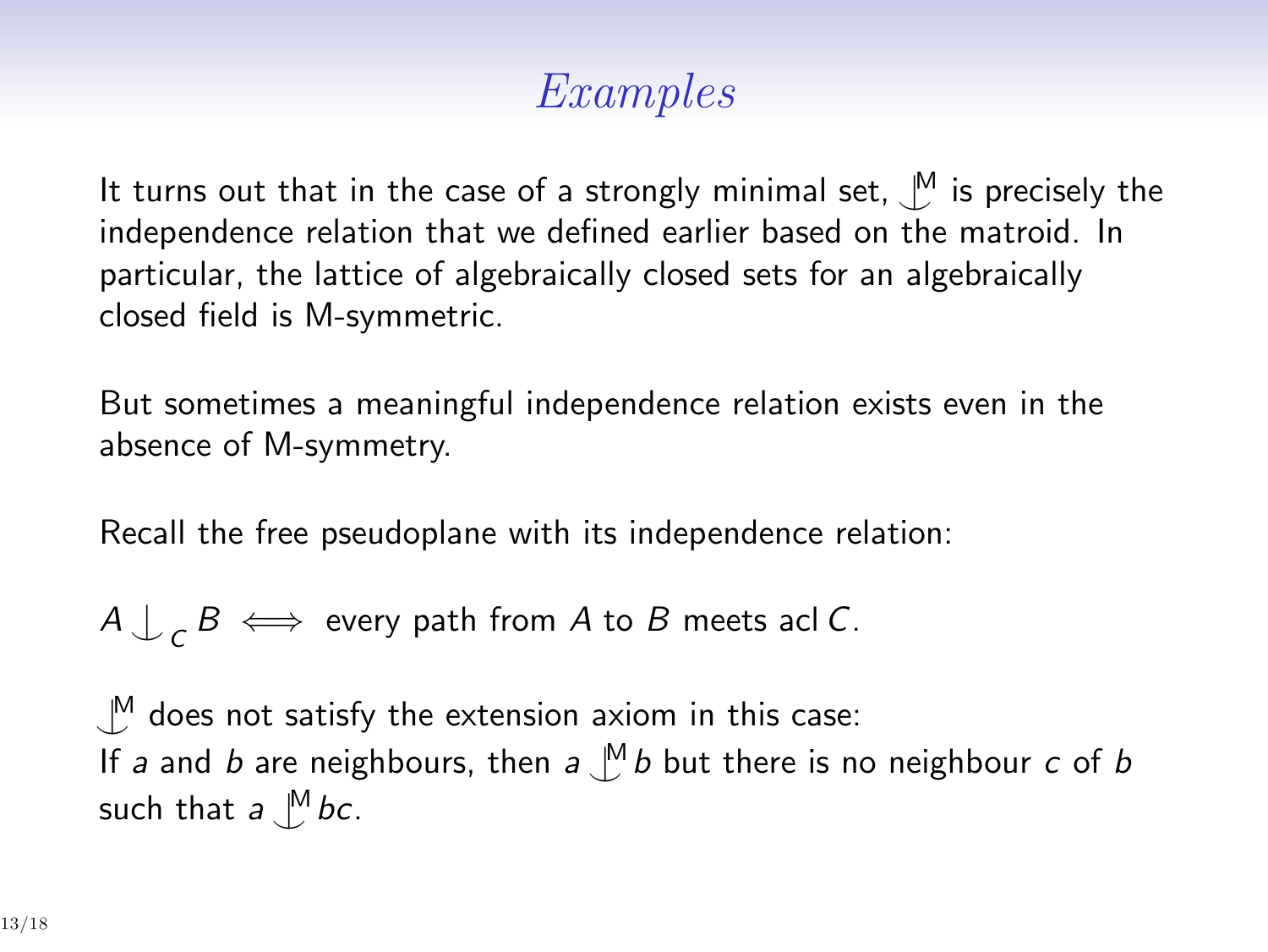*Proving symmetry from the other axioms*

*Morley sequence* in tp(*a/BC*) over *C*:  $(a_i)_{i < \omega}$  indiscernible over  $BC$ , all  $a_i$  realising  $\text{tp}(a/BC)$ , and  $a_{< n} \int_{CB} a_n$ for all *n*.

Lemma 1 If  $a \bigcup_{\mathcal{C}} B$ , *C* then there is a Morley sequence in tp(*a/BC*) over *C*.

```
Lemma 2
If there is a Morley sequence in tp(a/BC) over C,
then B \downarrow c a.
```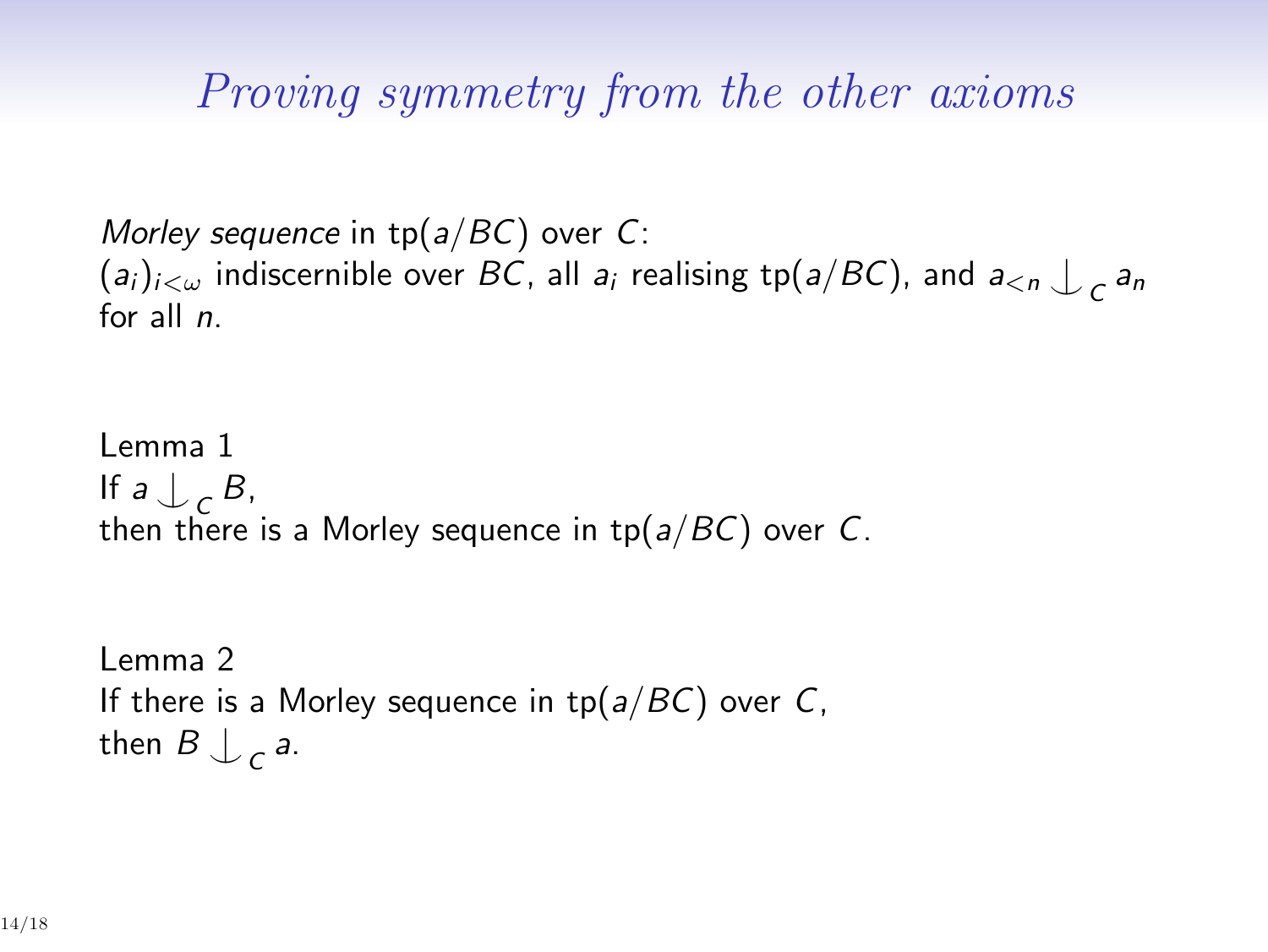## *Thorn-forking*

Tom Scanlon and Alf Onshuus in 2002 defined the most general independence relation: thorn-forking.

Our approach is to simply repeat what has worked before. If the extension axiom does not hold for *^|* <sup>M</sup>, let's enforce it.

$$
A \overset{\mathfrak{b}}{\downarrow} _{C} B \iff \text{for all } \hat{B} \supseteq B \text{ there is } A' \equiv_{BC} A \text{ such that } A' \overset{\mathfrak{M}}{\downarrow} _{C} \hat{B}.
$$

Again, surprisingly most axioms do *not* break under this operation. One can show that  $\bigcup_{i=1}^b$  satisfies local character if and only if it satisfies symmetry if and only if it is an independence relation.

*Rosy theory*:  $\int_{a}^{b}$  is an independence relation.

(There is some complication here related to imaginaries, which we will ignore.)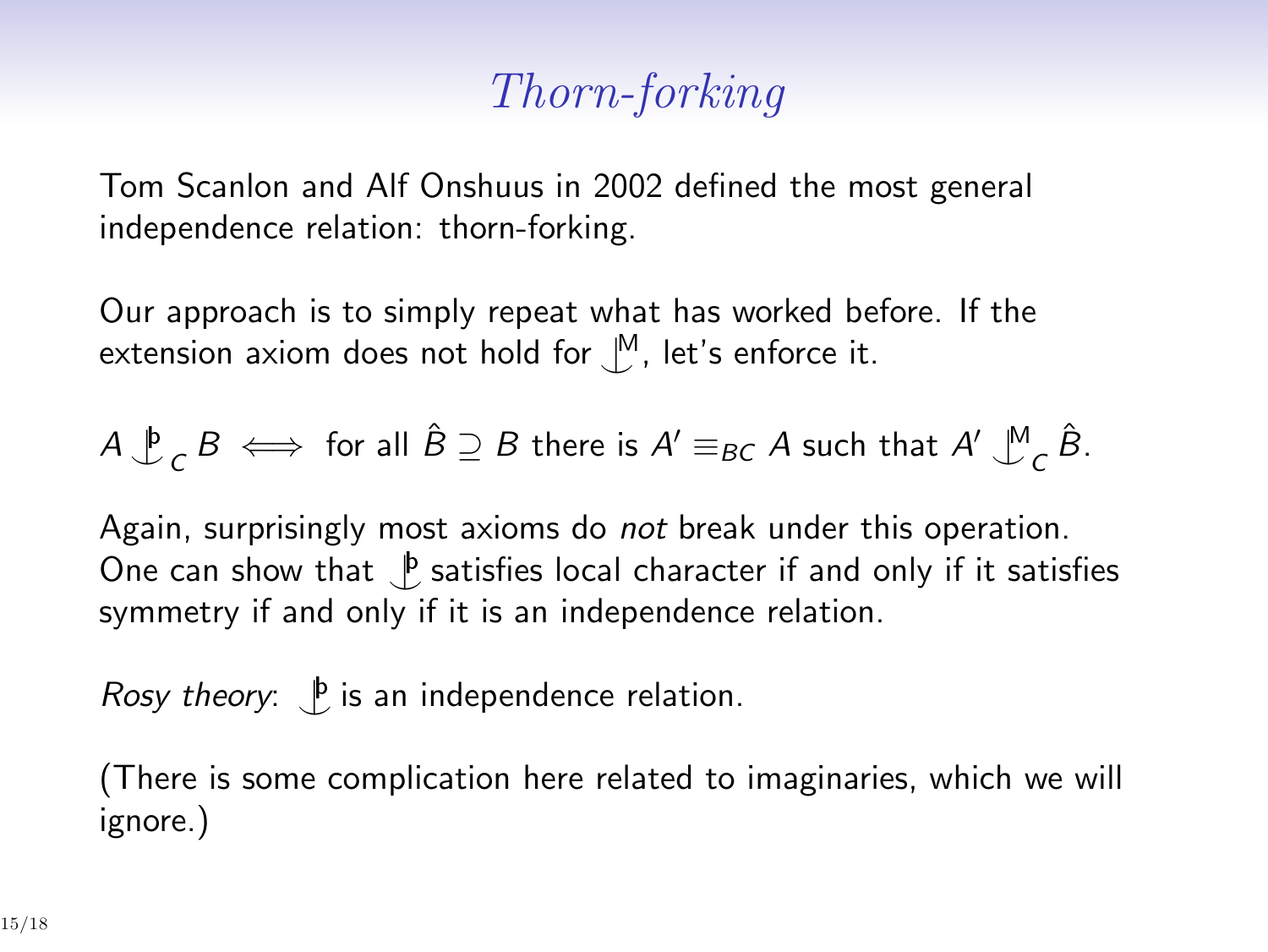# *Forking*

 $A \xrightarrow{d}{}_{C} B \iff$  for all sequences  $(\bar{b}_i)_{i < \omega}$  of *C*-indiscernibles with  $\bar{b}_0 \in B$ there is  $A' \equiv_{\tilde{C}b_0} A$  such that the sequence is *AC*-indiscernible. (Dividing independence.)

*A ^|* f  $\hat{B} \subseteq B$  there is  $A' \equiv_{BC} A$  such that  $A' \downarrow^d$  $c \hat{B}$ . (Forking independence.)

Like  $\bigcup_{i=1}^{\beta}$ ,  $\bigcup_{i=1}^{\beta}$  in an arbitrary theory satisfies most axioms. It satisfies symmetry if and only if it satisfies local character, if and only if it is an independence relation. *Simple theory*: *^|* f is an independence relation.

Totally transcendental *⇒* stable *⇒* simple *⇒* rosy.

Universal property of forking independence: If *A ^|* f  $\mathcal{L}_c$  *B* and  $\mathcal{L}$  is *any* independence relation, then  $A \mathcal{L}_c$  *B*. (Thorn-forking satisfies a dual universal property.)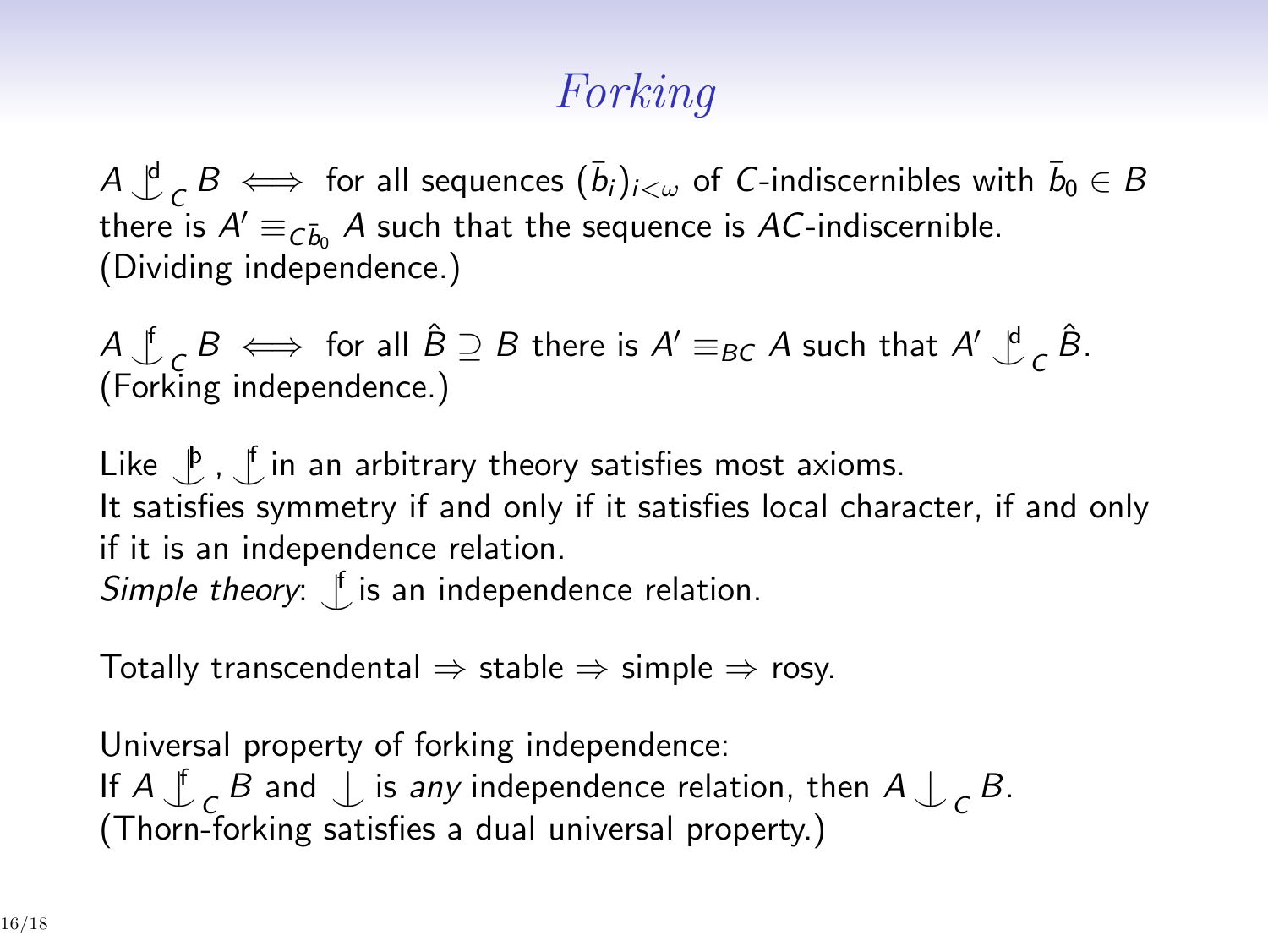# *References*

- *•* Hans Adler: A geometric introduction to forking and thorn-forking. Thoroughly explains forking and thorn-forking via their independence relations. See this paper and the sequel for pointers to the original literature.
- *•* Enrique Casanovas: Simple theories. This recent book is a good introduction and gives a good first idea of how independence relations are used.